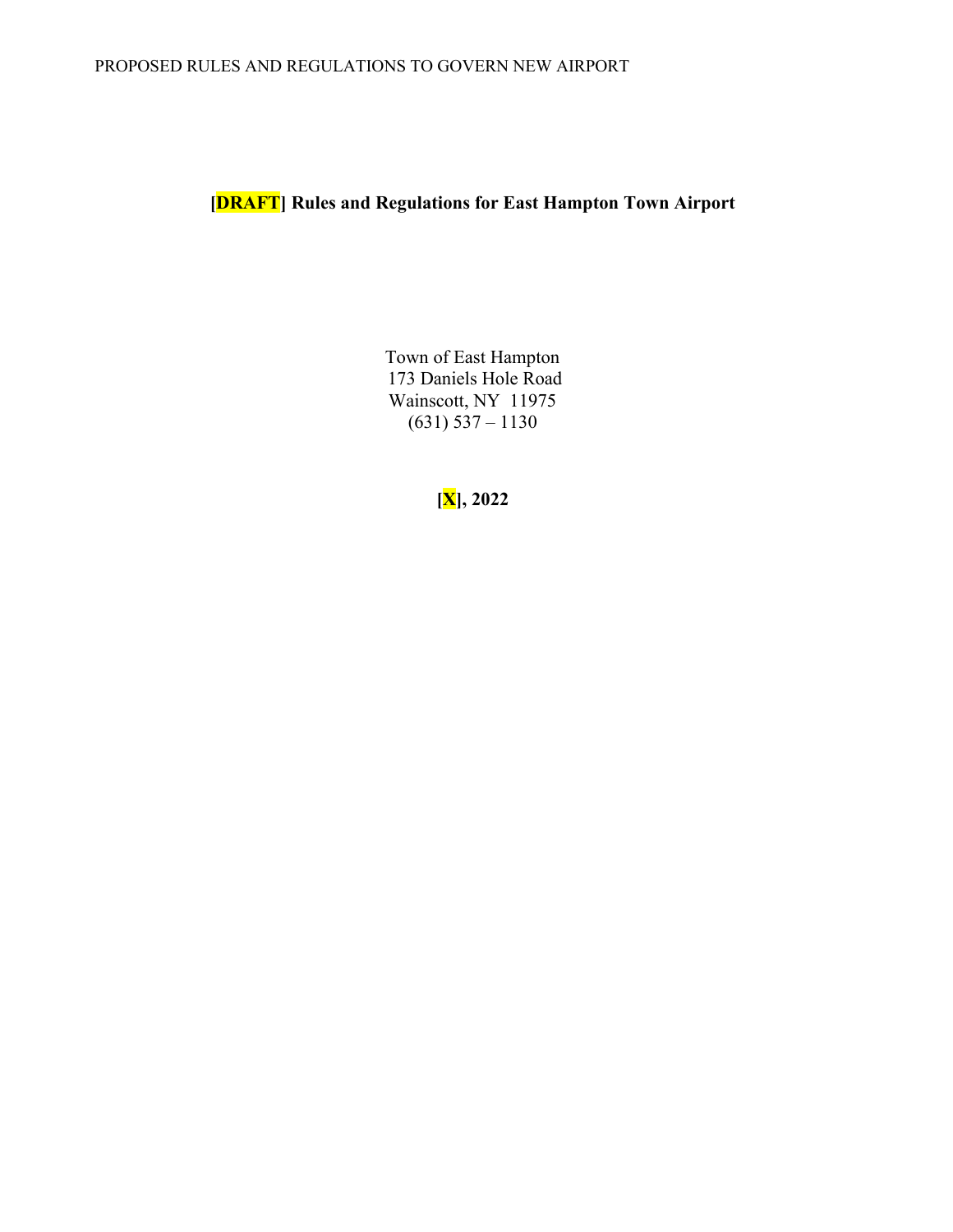## PROPOSED RULES AND REGULATIONS TO GOVERN NEW AIRPORT

# **Revisions**

| <b>Revision Type</b> | <b>Date Revised</b> | <b>Revision Title and/or Remarks</b> |
|----------------------|---------------------|--------------------------------------|
| Original Document    | [X], 2022           | Original Document                    |
|                      |                     |                                      |
|                      |                     |                                      |
|                      |                     |                                      |
|                      |                     |                                      |
|                      |                     |                                      |
|                      |                     |                                      |
|                      |                     |                                      |
|                      |                     |                                      |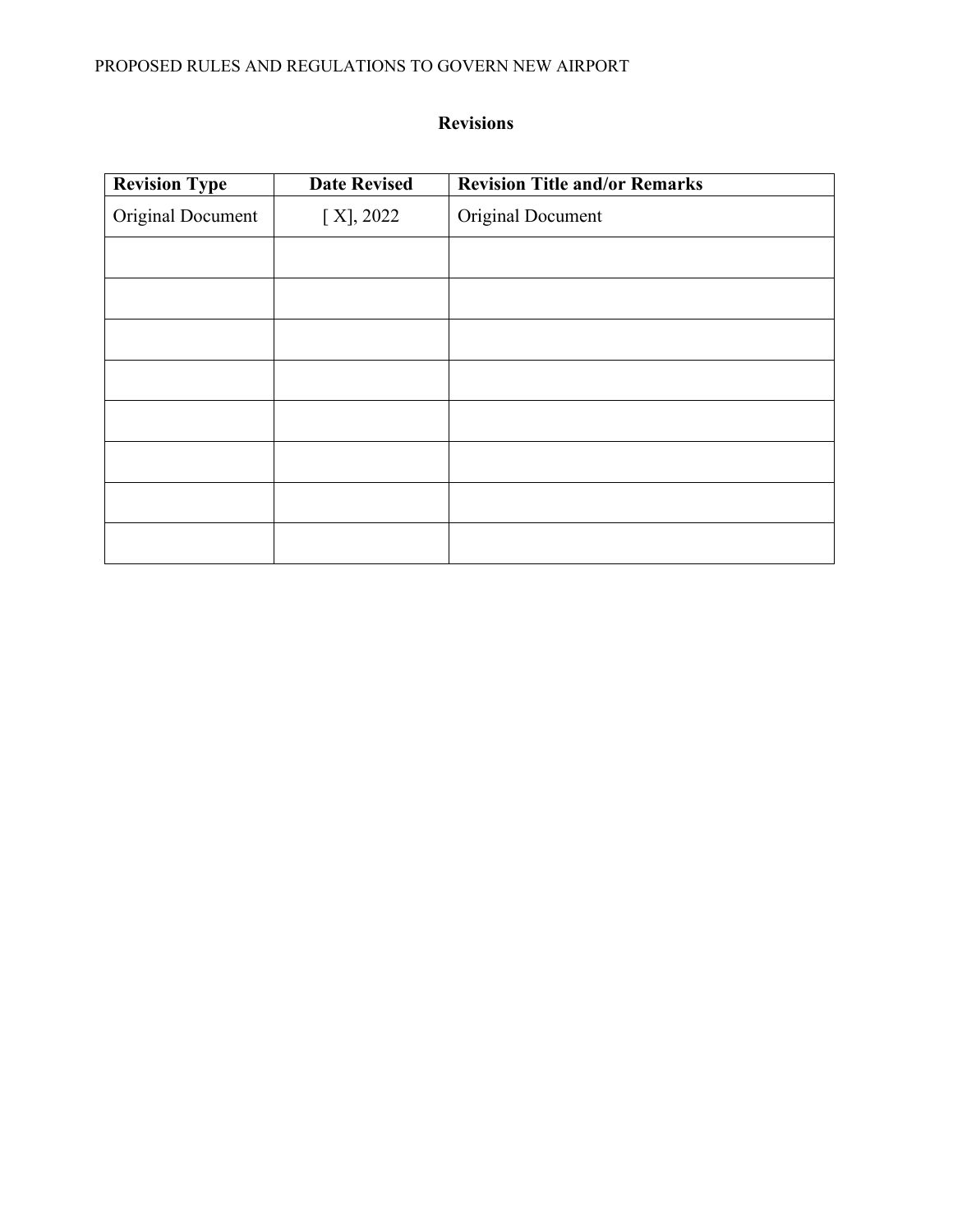# **Table of Contents**

## [•]

- Attachment A East Hampton Town Airport Prior Permission Required Rules
- Attachment B East Hampton Town Airport Landing Fees
- Attachment C Airport Director Operating Rules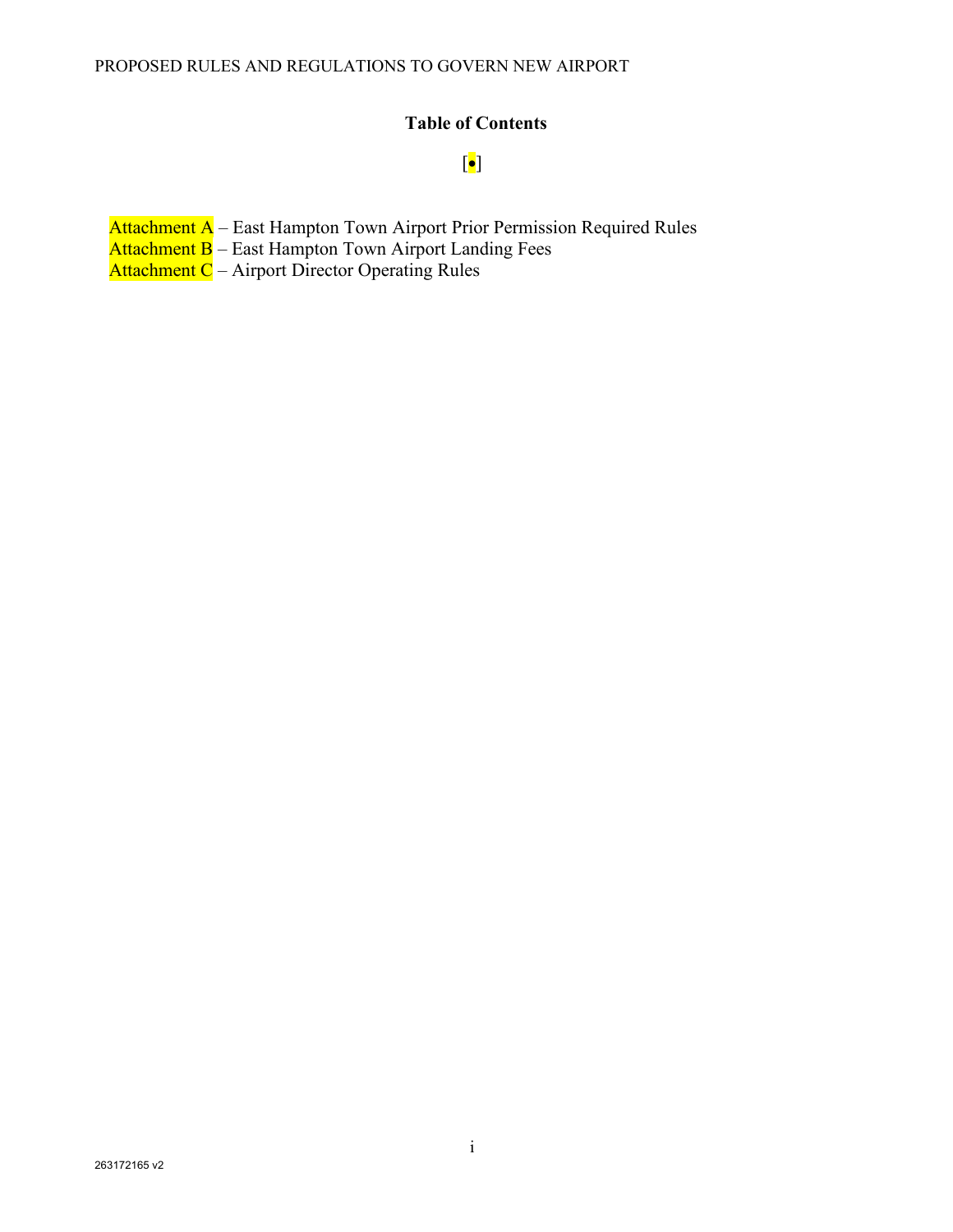### **Section 1 - General**

## **A. Introduction**

The Town of East Hampton ("Town") is the proprietor, operator, and sponsor of the private use East Hampton Town Airport ("Town Airport"). The Town Airport is managed by an Airport Director who reports to the elected officials who make up the East Hampton Town Board ("Town Board"). The Town Board has instituted a prior permission required ("PPR") framework at the Town Airport, which is to be enforced by the Airport Director. Under the PPR framework, all operators must receive prior permission to use the Town Airport prior to an operation occurring. Failure to obtain permission to operate at the Town Airport can result in penalties as set forth in Town Code Chapter 75, including temporary or permanent rescission of permission in the future.

These Rules and Regulations and the Attachments thereto ("Rules"), and any amendments thereto, are promulgated pursuant to a Town Resolution and Chapter 75 of the Town Code. These Rules are intended to maintain a safe, quiet, and environmentally friendly Town Airport. The Town is proud of its resort-style community and peaceful way of life. The Town Airport must be operated consistent with—not in tension with—these values and qualities inherent in the Town. The Rules apply to all operations, activities, and conduct that occurs at the Town Airport; that said, military, public, and emergency aircraft operations are always permitted to use the Town Airport notwithstanding any contrary aspect of the PPR framework set forth in Attachment A. The Airport Director will enforce these Rules in coordination with the Town Board, Town law enforcement, and Town emergency response Personnel.

## **B. Amendments To Rules**

The Town reserves the right to review, modify or change any or all of these Rules at any time. All Persons are subject to modified or changed Rules, regardless of whether and when the Person may have entered into an agreement with the Town. Upon amendment, the prior version of the Rules are without legal effect and the new version of the Rules applies to all Town Airport users with immediate effect. Use of the Town Airport is consent to and acceptance of these Rules and constitutes acknowledgement that the Rules govern the Person's use of the Town Airport.

## **C. Compliance With Rules Required**

All aircraft operations and vehicle operations at the Town Airport shall be conducted in accordance with these Rules and any subsequent amendments to the Rules.

## **D. Airport Director Additional Operating Procedures**

The Airport Director may establish additional operational procedures which shall be considered as addenda to these Rules. To the extent this occurs, the Airport Director's rules will be published as "Attachment C" to these Rules. Additional operational procedures published in Attachment C have the same effect as these Rules and the same penalties accompany any violations of the Airport Director's additional operational procedures. To the extent the Airport Director's rules conflict with these Rules, these Rules govern.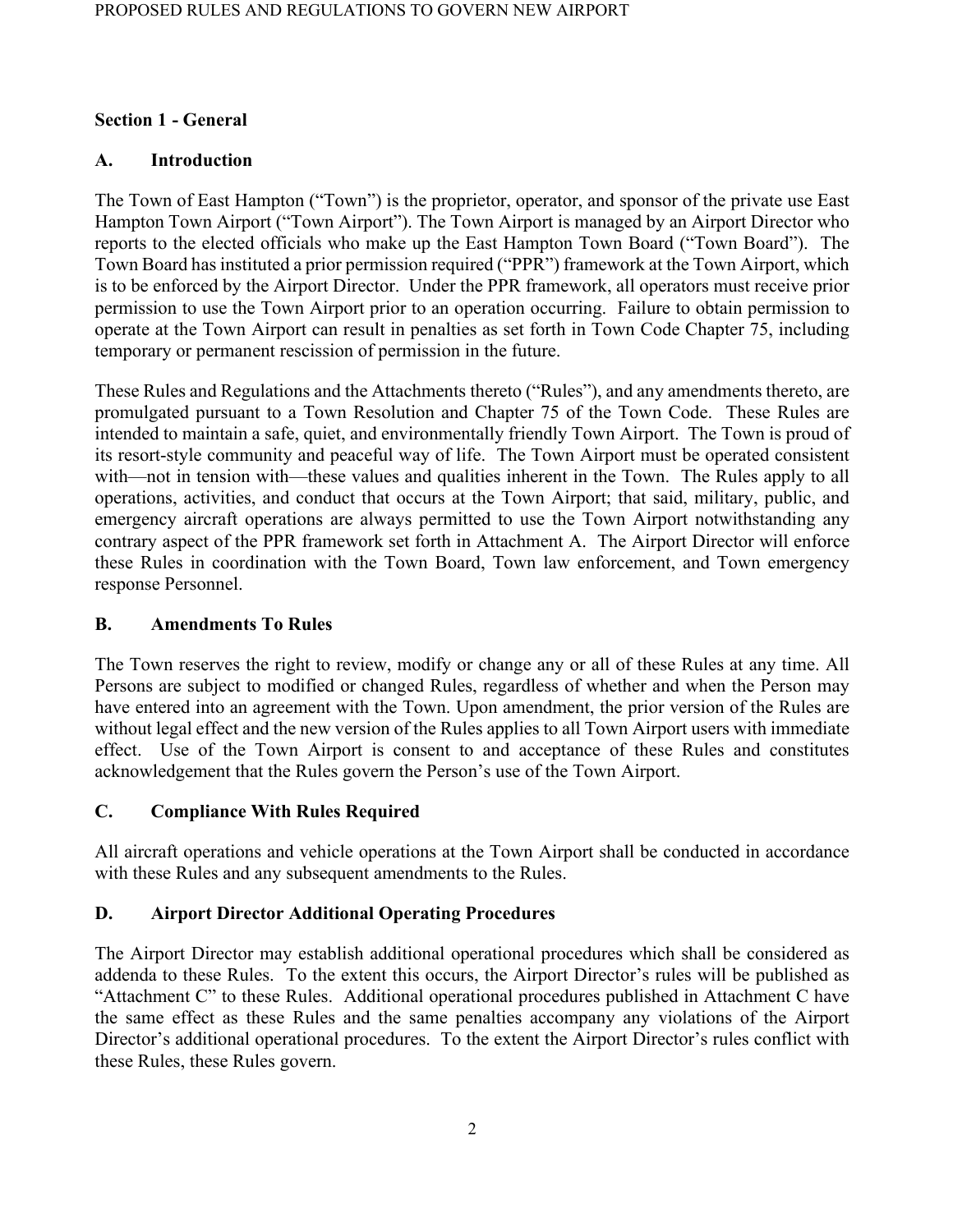## **E. Severability Clause**

If one or more provisions of these Rules are held to be unlawful, it shall not in any way affect any other clauses, sections, or provisions of these Rules.

### **F. Inconsistency with Town Code**

If one or more provisions of these Rules are inconsistent with the Town Code, the Town Code section prevails.

## **G. Temporary Variance Permitted**

The Town Board, in its sole discretion, may approve a temporary variance from specific provisions of the Rules when the enforcement of a provision would cause undue hardship or when facing unique circumstances. Any temporary variance shall not constitute a waiver or modification of any of the provisions herein for any purpose except as to the particular Person or operator and the particular provision that is the subject of the temporary variance and only for so long as the circumstances warranting the temporary variance exist.

In the event of an emergency which endangers the health, safety or welfare of an individual, individuals, or the community, the Airport Director may declare an urgent matter and temporarily waive any provision or provisions of the Rules. The Airport Director shall provide a report to the Town Board if this occurs.

### **H. Definitions**

As used in these Rules, the following terms shall have the following meanings:

**AIRCRAFT** means any and all contrivances used now or in the future for the navigation of or flight in air or space, including but not limited to airplanes, airships, sail planes, gliders, helicopters, amphibians, eVTOLs, drones, UAS, etc.

**AIRCRAFT EMERGENCY** means a problem or condition involving an aircraft, whether in flight or on the ground, which could endanger lives or property. An aircraft emergency can be declared by the pilot, ATC, the Airport Director, or other Personnel responsible for the safe operation of the aircraft or Town Airport.

**AIRCRAFT OWNER** means the Person or entity listed as the registered owner on the FAA Certificate of Registration or the Person with exclusive control over the aircraft. If multiple Persons or entities are listed as the registered owner or share exclusive control, each are deemed to be an "Aircraft Owner."

**AIRPORT DIRECTOR** means the Person hired by the Town Board to manage and control the Town Airport. The Airport Director may designate specific staff to act on the Airport Director's behalf in promulgating and enforcing these Rules. In these Rules, "Airport Director" shall mean Airport Director or the Airport Director's specific designee(s).

**ATC OR AIR TRAFFIC CONTROL** means Personnel, equipment, air traffic services, and FAA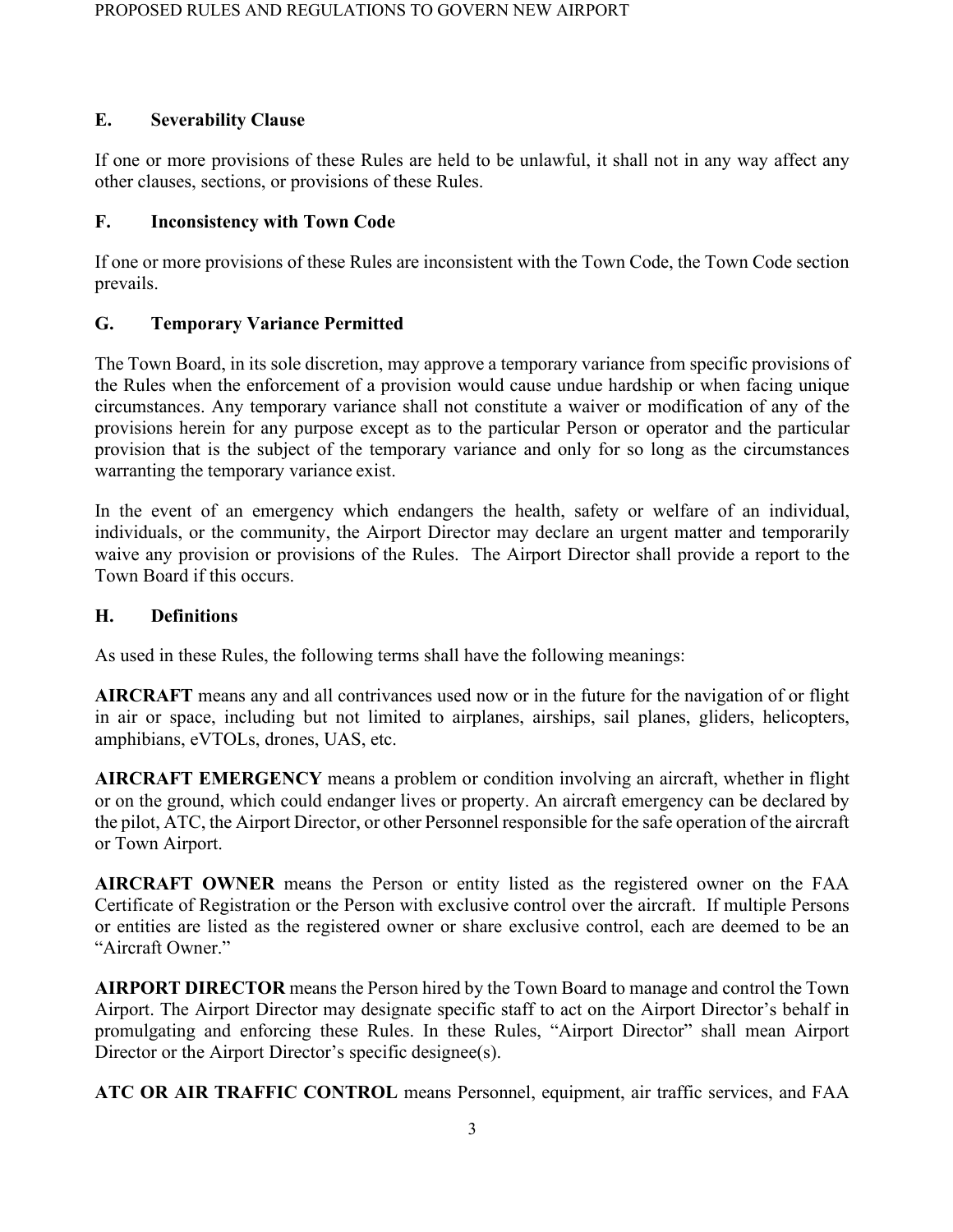procedures provided or prescribed for use at the Town Airport, including those procedures for operation of aircraft at an uncontrolled airport.

**BUSINESS OR COMMERCIAL ACTIVITY** means the exchange, trading, buying, hiring or selling of commodities, goods, services or property of any kind, or any revenue producing activity at the Town Airport.

**COMMERCIAL OPERATION** means an operation being flown by a professional pilot(s) pursuant to 14 C.F.R. § 91k; 14 C.F.R. § 121; 14 C.F.R. § 125; and/or 14 C.F.R. § 135.

**EXCLUSIVE CONTROL** means the legal authority to control, command, manage and supervise an aircraft; and, the sole power to determine the function and location of that aircraft. It does not include temporary custody by charter or for taxiing, parking, fueling, maintenance, storage or service.

**FAA** means the Federal Aviation Administration.

**LICENSEE** means any Person using the Town Airport, including all operators who conduct an operation at the Town Airport. See also Permission.

**NOISY AIRCRAFT** is an aircraft that has an aircraft noise signature that exceeds the limit set forth in Attachment A. Each aircraft's noise signature will be determined by reference to the most updated version of the FAA's Advisory Circular 36-1H. If an aircraft is not included in Advisory Circular 36- 1H, it is deemed "noisy" unless the Airport Director provides a written acknowledgement stating otherwise.

**NTSB** means the National Transportation Safety Board

**OPERATOR** means any Person who pilots, controls, or maintains, whether directly or indirectly, an aircraft or vehicle.

**OPERATION** means a takeoff or a landing.

**PERMISSION or PERMIT** means permission granted by the Town Board or Airport Director unless otherwise herein specifically provided. See also Licensee.

**PERSON** means any individual, firm, partnership, corporation, association, company, or other legal entity (including any shareholder, member, officer, assignee, receiver, trustee, or similar representative thereof).

**PILOT** means the Person or Persons in command of an aircraft.

**PRIOR PERMISSION REQUIRED or PPR means prior permission granted by the Town Board** that is required to make operational use of a runway, taxiway, apron, or airport facility/service. The PPR rules in effect are set forth in Attachment A to these Rules.

**RUN-UP** means any operations of a stationary aircraft engine above idle power except to overcome inertia for taxiing for takeoff or for relocating an aircraft.

**TOWN** means the Town of East Hampton, New York.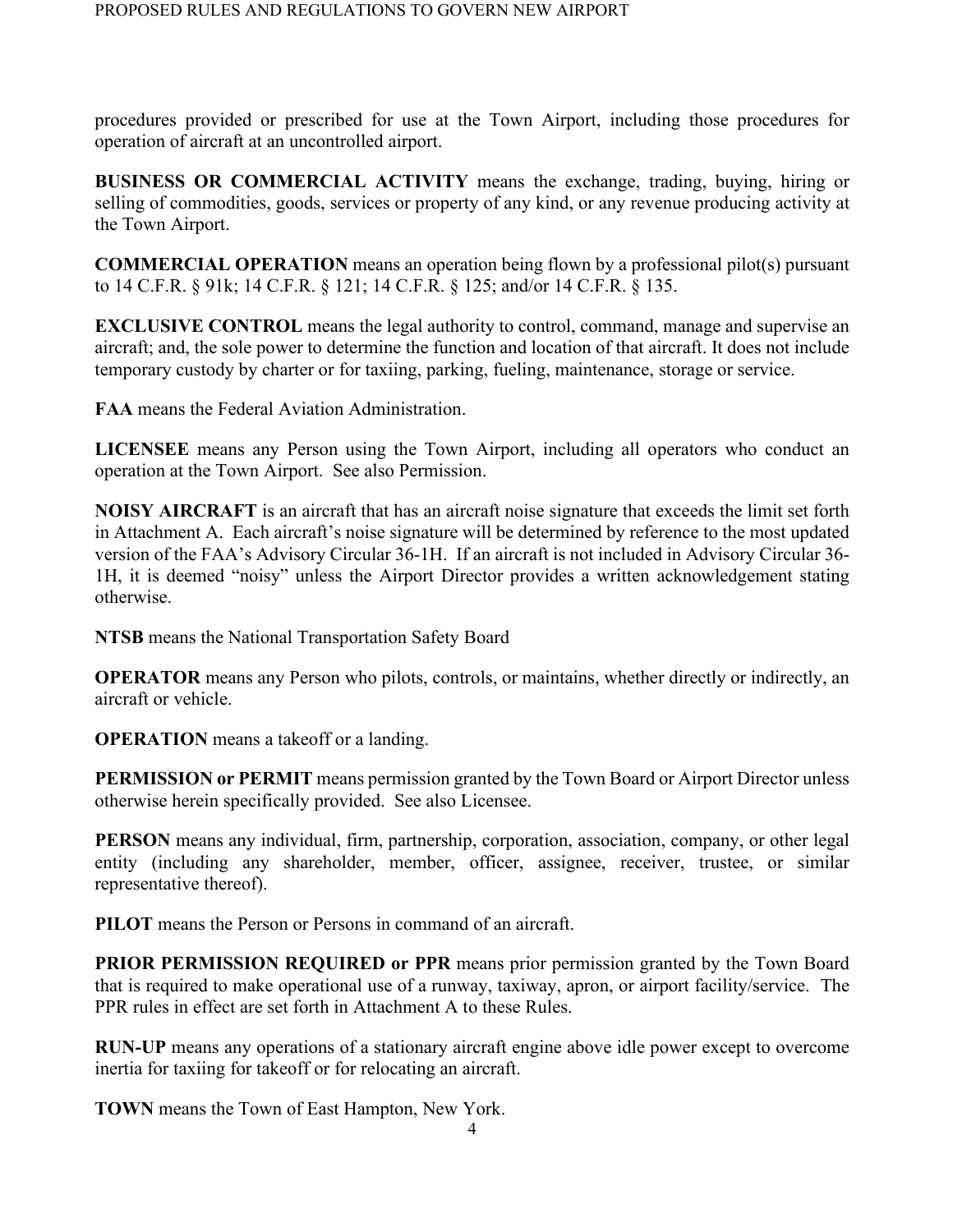**TOWN AIRPORT** means all of the land, improvements, facilities and development of the East Hampton Town Airport.

**TOWN BOARD** means the elected officials of the Town of East Hampton in which the legislative power of the Town is vested.

### **Section 2 - Use of Airport**

### **A. General**

## **1. Mandatory Adherence to Rules**

All activity at the Town Airport must conform to these Rules, the Town Code, and any other applicable county, state or federal statute, rule, or regulation.

### **2. Use of Town Airport Constitutes Agreement To Follow Rules**

Any use of the Town Airport shall be deemed to constitute an agreement by such Person to comply with these Rules.

## **3. Mandatory Self Reporting**

Any violation of these Rules—including the PPR Rules set forth in Attachment A—whether accidental, justified, or otherwise, must be reported to the Airport Director within 48 hours of such violation. The report must include the name of the owner, name of the operator, name of the pilot, time, date, explanation of the events giving rise to the report, and an explanation of how the Person who committed the violation will ensure such violation will not occur again in the future. The Airport Director will take these details into account when determining whether and what penalty should be assessed. Timely and forthright reporting may lead to lesser penalties.

## **4. Denial of Access to Town Airport**

The Town Board or Airport Director may deny any or all usage of or access to the Town Airport to any Person in their sole discretion. To the extent the determination was made by the Airport Director, such Person shall have the right to appeal the Airport Director's decision as set forth in the Town Code.

## **5. Conduct of Business or Commercial Activity**

No Person shall engage in any business or commercial activity of any nature whatsoever at the Town Airport except with the prior written approval of the Town Board or Airport Director, and under such terms and conditions as may be prescribed in these Rules and in a lease or other agreement with the Town. To the extent applicable, compliance with the Town Code is independently required. A lessee or licensee has permission to engage in commercial activities at the Town Airport pursuant to the terms of such lease or license.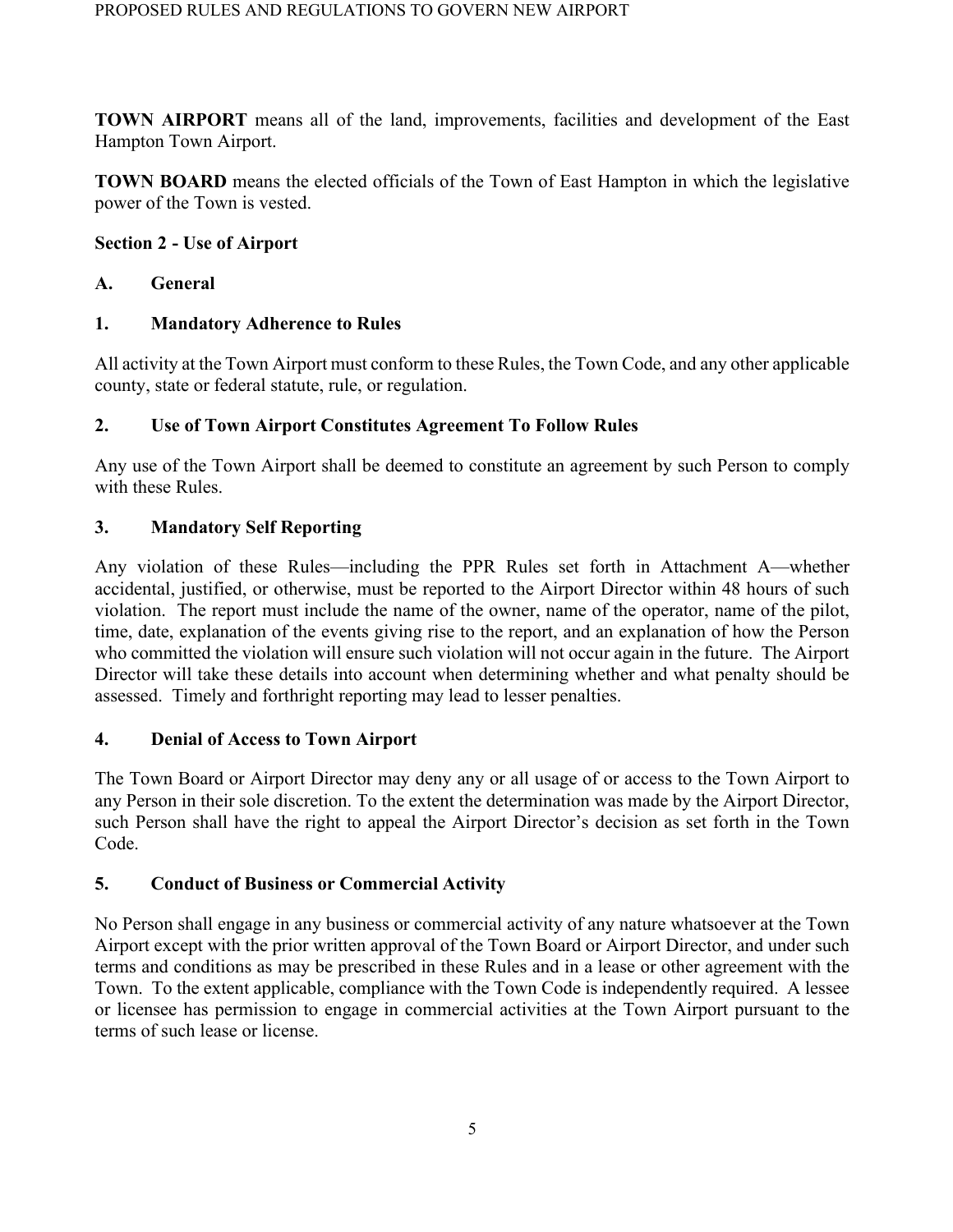## **6. Airport Property**

All use of property, buildings, or facilities at the Town Airport must be approved by the Town Board or Airport Director. A lessee or licensee has permission to use property, buildings, or facilities at the Town Airport pursuant to the terms of such lease or license.

## **7. Commercial Photography**

No Person shall take still, motion or sound recordings of or at the Town Airport for commercial purposes without having first obtained a permit pursuant to Chapter 138 of the Town Code.

## **8. Solicitation, Advertisement, Assembly and Demonstration**

- A. No Person shall solicit funds or peddle for any purpose at the Town Airport without the written permission of the Airport Director and without having first obtained a license to peddle in accordance with Chapter 151 and Chapter 198 of the Town Code.
- B. No Person shall organize an assembly or demonstration at the Town Airport without permission of the Airport Director and without having first obtained a special event permit and having provided notice to the Town Clerk in accordance with Chapter 151 of the Town Code. No assembly or demonstration may interfere with the safe and orderly operation of the Town Airport. The Airport Director shall direct the location where the assembly or demonstration may occur.

## **9. Signage**

No Person shall post, distribute or display signs, advertisements, circulars or printed or written matter at a Town Airport without the written permission of the Airport Director and the approval of the Town's Architectural Review Board for signs requiring said Board's approval pursuant to Chapter 255 of the Town Code. The Town Board has the right to deny any proposed sign, advertisement, circular, or other signage.

## **10. Property Damage**

No Person shall:

- A. Destroy, deface or disturb Town Airport property in any way.
- B. Conduct activities that are injurious, detrimental or damaging to Town Airport property or to activities and businesses at the Town Airport.
- C. Abandon any property at the Town Airport.
- D. Engage in any conduct that interferes with remedial efforts undertaken to address damage to property.

## **11. Payment for Damages**

Any Person causing, or liable for, any damage, shall be required to pay the Town, on demand, the full cost of repairs, clean up, removal, legal fees or other costs incurred by the Town as a result of the property damage. Any Person delaying or refusing to comply with this section shall be deemed to be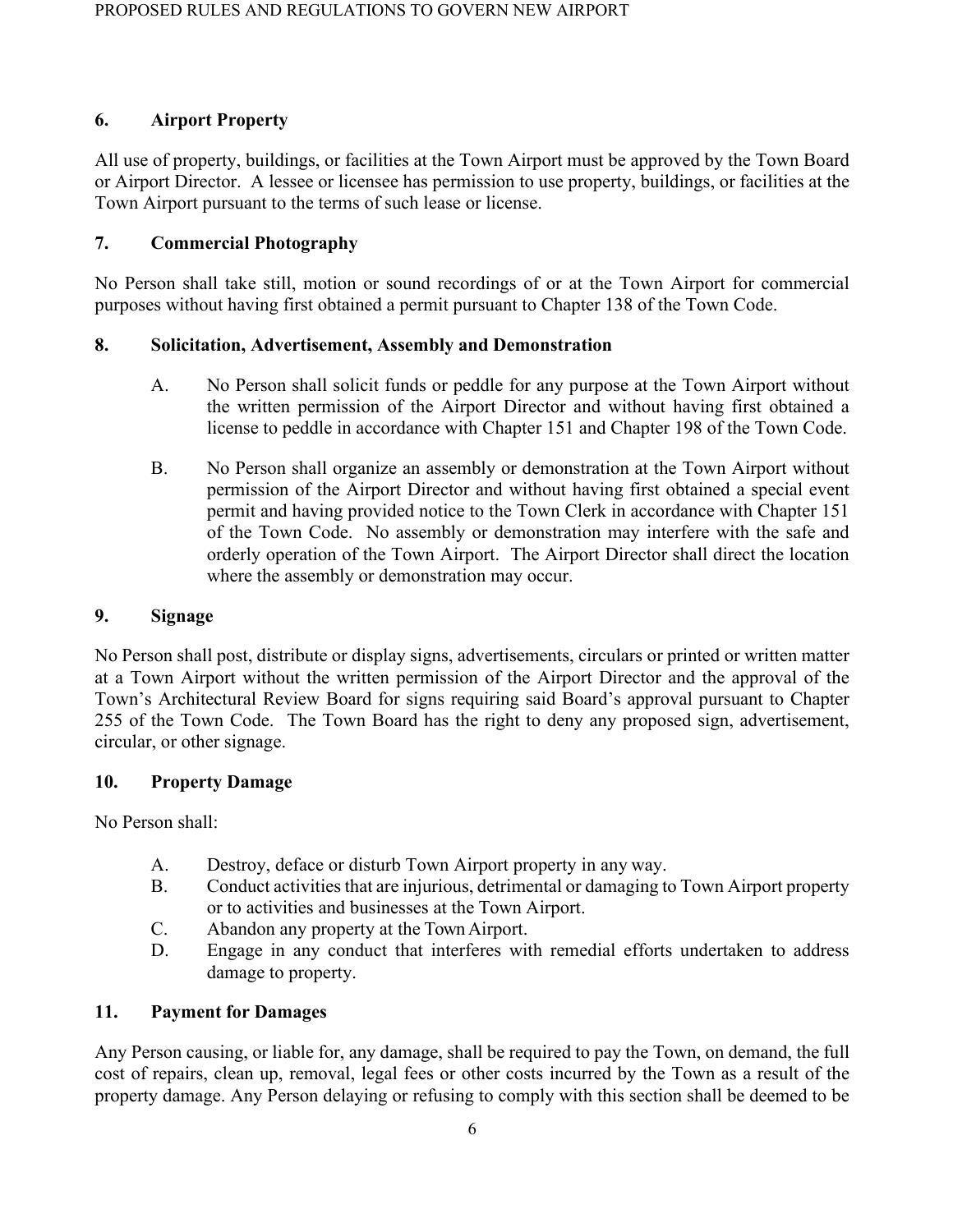in violation of these Rules and may be refused the use of all or part of the Town Airport.

## **12. Town Expressly Disclaims Liability For Damage At Town Airport**

THE TOWN ASSUMES NO RESPONSIBILITY OR LIABILITY FOR LOSS, INJURY OR DAMAGE TO PERSONS OR PROPERTY ON THE TOWN AIRPORT, OR USING TOWN AIRPORT FACILITIES, BY REASON OF FIRE, VANDALISM, WINDS, FLOOD, EARTHQUAKE, ACT OF GOD, OR COLLISION DAMAGE, NOR DOES IT ASSUME ANY LIABILITY BY REASON OF INJURY TO PERSONS OR PROPERTY WHILE USING ANY TOWN AIRPORT FACILITY. NOTHING IN THE RULES SHALL CONSTITUTE A WAIVER OF THE TOWN'S SOVEREIGN IMMUNITY.

## **13. No Smoking Areas**

No Person shall smoke in any hangar, shop or other building where it is dangerous to do so or where it is specifically prohibited by the Airport Director. Smoking includes, but is not limited to, the smoking and vaping of tobacco and cannabis. Smoking is prohibited inside the Town Airport terminals and Town owned and operated buildings and vehicles at all times. No smoking shall occur on any ramp or within fifty (50) feet of a fuel tank, fuel truck or aircraft.

## **14. Disorderly Conduct**

- A. The Airport Director may revoke permission to access the Town Airport to any Person who engages in disruptive, unsafe, rude or other inappropriate behavior.
- B. No Person shall commit any disorderly, obscene or unlawful act or commit any nuisance on the Town Airport.
- C. No Person shall become intoxicated (e.g., using alcohol, narcotics, or habit-forming drugs) on any portion of the Town Airport, nor shall any intoxicated Person enter upon or loiter on or about the Town Airport or any of its facilities.
- D. Whether conduct violates this section is determined in the sole discretion of the Airport Director.

## **15. Firearms, Explosives, Hazardous Materials, etc.**

A. No Person shall store, keep, handle, use, dispense or transport any hazardous materials at the Town Airport unless said act is done in accordance with the Rules, county law, state law, federal law, the New York State Uniform Fire Prevention and Building Code, the New York State Department of Environmental Conservation, the New York State Department of Transportation and the Suffolk County Department of Health Services, in particular Article 12 of the Suffolk County Sanitary Code. Hazardous materials shall include, without limitation, explosives, compressed gases, flammable liquids and solids, oxidizers, poisons, corrosives, loaded firearms, radioactive materials and other materials described as "hazardous" by such federal, state and local laws, rules and regulations. Notification of any hazardous spill or emergency shall be made immediately to the East Hampton Fire Department and the Airport Director. Upon receiving notification, the Airport Director shall immediately notify the Town Fire Marshal and the Town Natural Resources Department. The Person who stores, keeps, handles, uses, dispenses or transports the hazardous material that spills or is the subject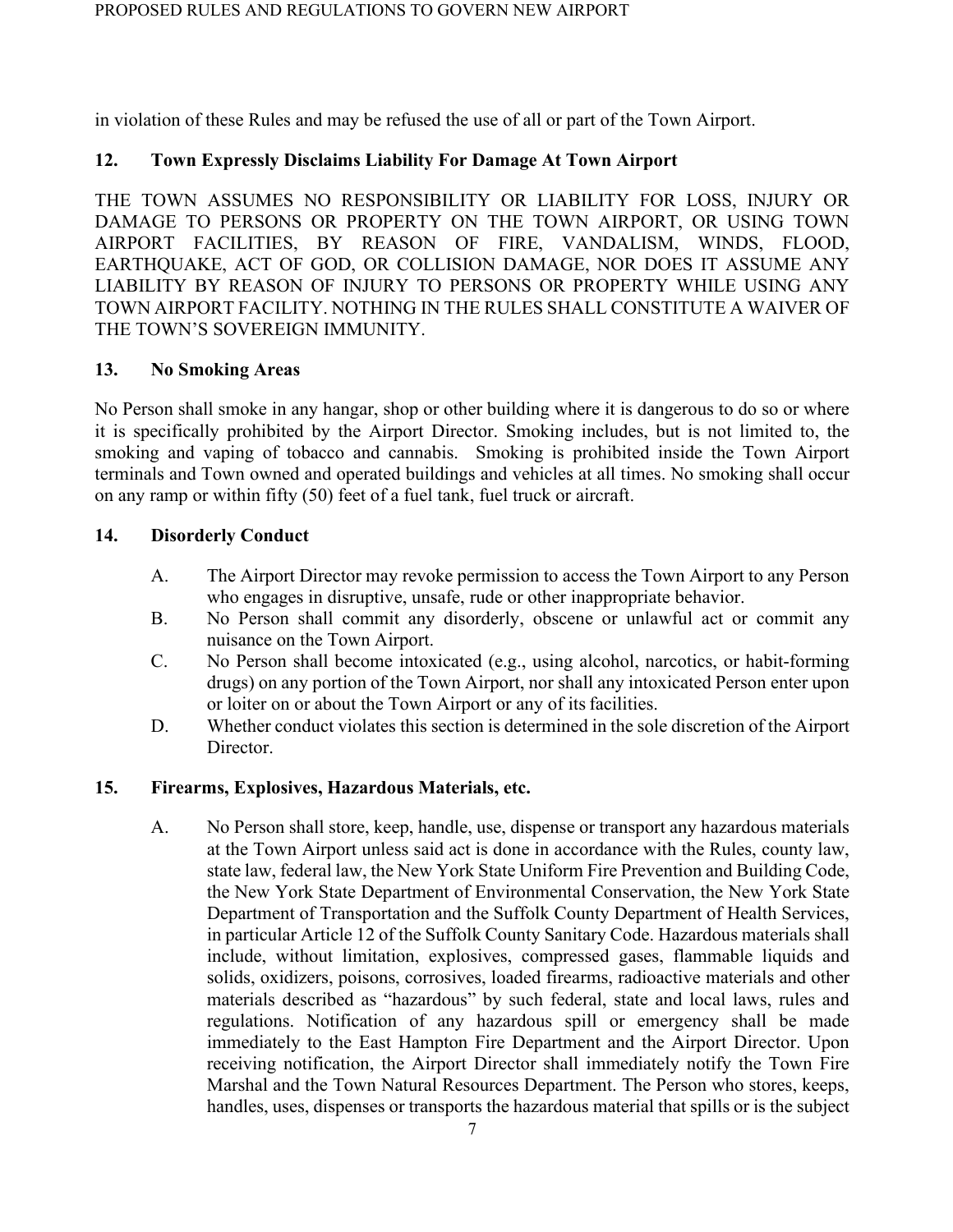of an emergency shall be responsible for the costs incurred in any corrective action. Said corrective action shall be in accordance with all applicable federal, state and local laws, rules and regulations.

- B. All hazardous material, including petroleum products, must be stored in approved, environmentally safe, containers and cabinets.
- C. Operators of hangars or other aircraft service or maintenance buildings, terminal buildings or other areas shall have suitable metal receptacles with self-closing covers for the storage of oil waste and rags, which must be removed by the operators from the Town Airport premises on a monthly basis or as otherwise established by the Airport Director. All oil waste and rags must be disposed of in accordance with county, state, and federal guidelines regarding disposal of such hazardous materials.

## **16. Model Aircraft, Tethered Aircraft, Banner Towing, Ultralight Aircraft, and Parachute Activities Prohibited**

- A. The flying or operating of model aircraft, drones, or other unmanned aerial vehicles within the Town Airport area is prohibited unless authorized in writing by the Airport Director.
- B. No Person shall operate or release any kite, balloon, or parachute anywhere on or in the vicinity of the Town Airport without the written permission of the Airport Director.
- C. No tethered aircraft operations are permitted at the Town Airport.
- D. No ultralight vehicle operations are permitted at the Town Airport.
- E. No banner-towing operations are permitted at the Town Airport.

## **17. Fueling**

- A. No aircraft shall be fueled or de-fueled while one or more of the engines are running or being heated, except in an emergency that threatens the health, welfare or safety of the public and with the prior approval from the Airport Director.
- B. No aircraft shall be fueled or de-fueled while one or more passengers remain in such aircraft, except in an emergency that threatens the health, welfare or safety of the public and with the prior approval from the Airport Director.
- C. Prior to and during all fuel handling operations, the aircraft and the fuel-dispensing or fuel-draining apparatus shall be grounded by wire to prevent the possibility of static ignition of volatile liquids.
- D. All fueling operations, devices, or handling shall be in accordance with and compliant with these Rules. This includes self-service fueling, bulk fueling, and truck-to-truck fueling.
- E. Each fixed based operator who has a contractual right pursuant to an agreement with the Town to sell or supply aviation gasoline or jet fuel and lubricating oils at a Town Airport, and each operator that has executed an agreement with the Town and has a right to fuel itself pursuant to the Rules and Regulations, shall solely use the Townowned fuel storage facility. If, and for any period during which, said facility is not available, said fixed based operator or operator may make other arrangements subject to the approval of the Airport Director and the Town Fire Marshal.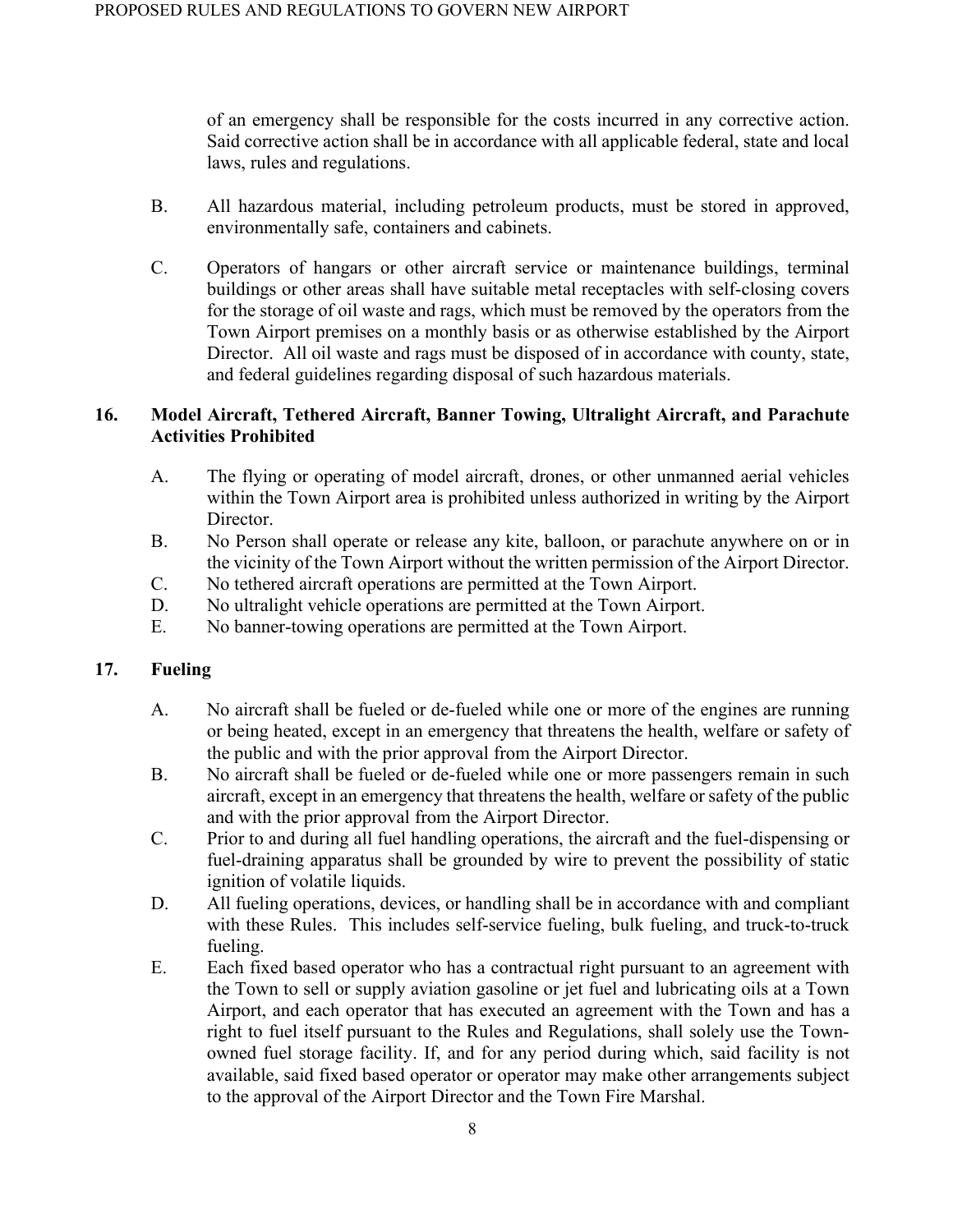- F. No fuel service vehicle shall be used for transportation of aviation fuel, jet fuel or any other flammable liquids within the Town Airport boundary unless said vehicle is approved by the Airport Director and the Town Fire Marshal. Any spillage of fuel must be immediately reported as described *infra* at Section C.15 and C.16.
- G. The transfer of bulk fuel from one fuel service vehicle to another is prohibited within the boundaries of a Town Airport.
- H. Aircraft fueling at a Town Airport shall not be conducted in any hangar or other building.

#### **18. Animals**

All animals present in the common areas of the Town Airport shall be controlled and restrained by a leash, harness, restraining strap, portable kennel, or other appropriate device. It shall be the responsibility of the owner or handler to exercise control over the animal at all times. Owners or handlers are responsible for the immediate removal and disposal of animal waste.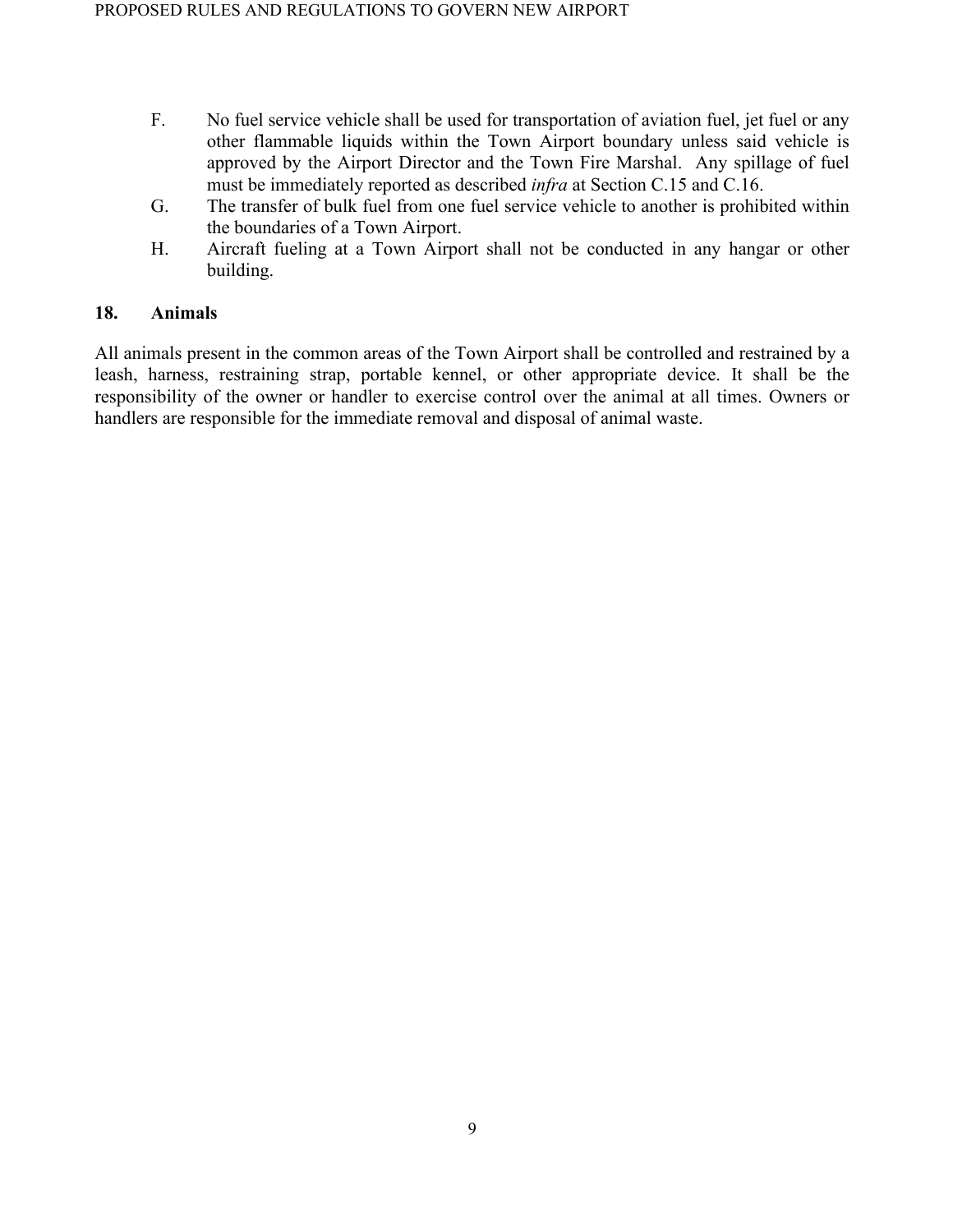## **B. Vehicles and Pedestrians**

#### **1. General Requirements**

- A. Vehicles will be operated at the Town Airport in accordance with these Rules, and all federal, state, and local laws.
- B. All vehicles shall yield the right of way to aircraft in motion and emergency vehicles.
- C. All Persons, upon entering or exiting a Town Airport access gate, shall make sure that the gate completely closes behind them before proceeding to their destination so as to not allow the entry of an unauthorized Person.

## **2. Control of Vehicles**

- A. No Person shall operate or park a vehicle at the Town Airport in a manner prohibited by signs, pavement markings, or other signs posted by the Town. The Airport Director has the authority to regulate or prohibit access to any class or type of vehicle or other form of transport in its discretion.
- B. Vehicles shall be operated in strict compliance with all posted speed limits at the Town Airport. The maximum speed limit for all vehicles, with the exception of authorized emergency services vehicles in the performance of their official duties, is fifteen (15) miles per hour on the ramp or secure areas. Vehicles within 50 feet of any aircraft are limited to a maximum of five (5) miles per hour.
- C. No vehicle shall be operated on the runways, taxiways, and associated safety areas unless so authorized by the Airport Director.
	- (1) Taxiing aircraft shall have the right-of-way over all ground vehicles.
	- (2) Any vehicle authorized to operate on the Town Airport runways, taxiways, or associated safety areas shall display appropriate lighting or a flag that complies with FAA Advisory Circular 150/5210-5 and is visible to Town Airport Personnel.
	- (3) All vehicles authorized to operate on the runways, taxiways, or associated safety areas must be equipped with a two-way radio, receive a clearance from, and remain in continuous communications with Town Airport Personnel. The installation of a two-way radio does not permit the unauthorized operation of vehicles on runways and/or taxiways.
	- (4) Exceptions to this rule must be authorized by the Airport Director.

## **3. Airport Vehicle and Pedestrian Access Control**

Persons leasing, operating or otherwise responsible for Town Airport property which contains any portion of the Town Airport security perimeter (as defined by the Airport Director), shall operate and maintain all vehicular and pedestrian access points and Town Airport security perimeter on their property in a manner acceptable to the Airport Director, which limits access from their property to the Town Airport to only those Persons authorized by the Airport Director.

## **4. Authority to Remove Vehicles**

The Airport Director may cause to be removed from any area of the Town Airport any vehicle which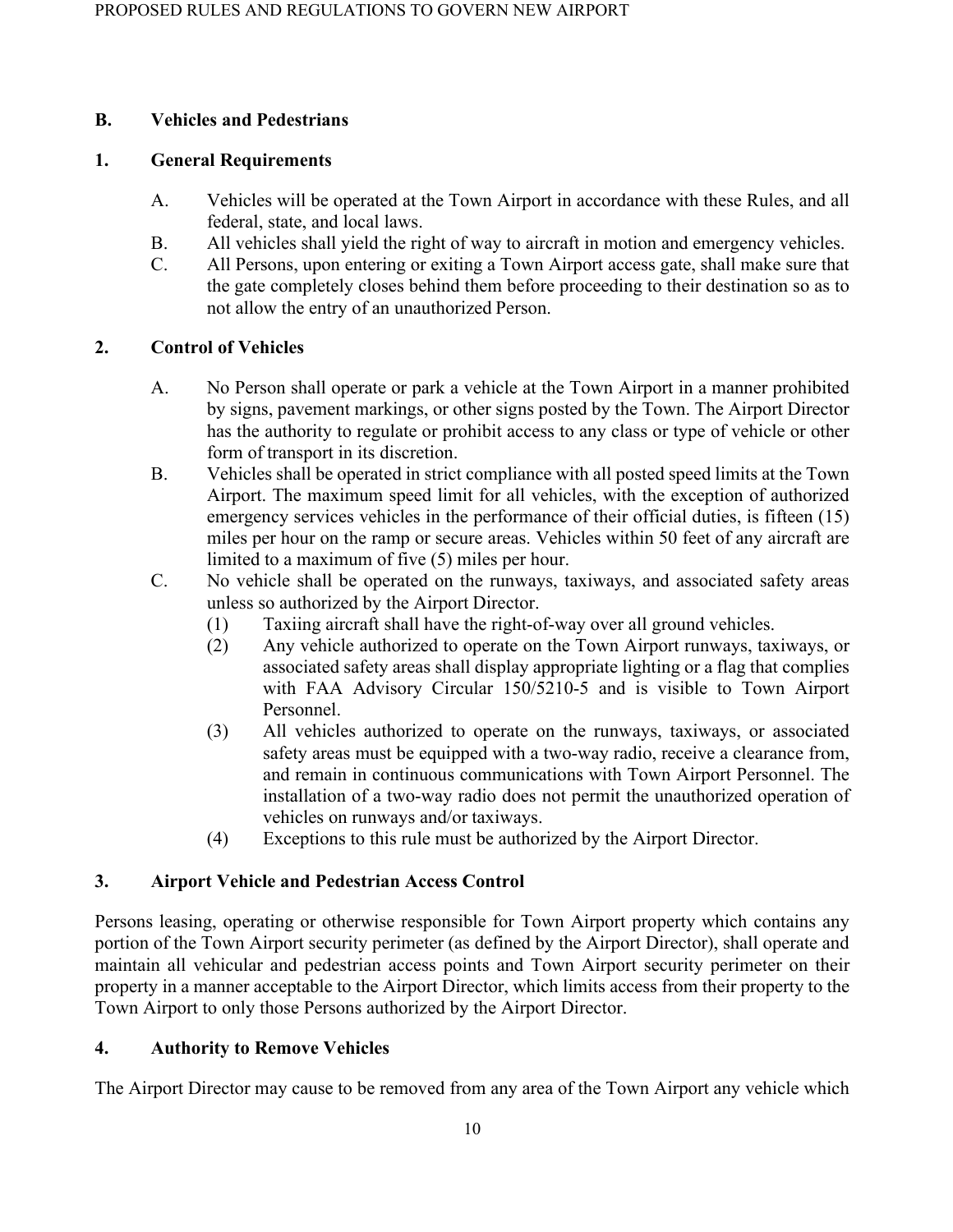is disabled, abandoned, has an expired license tag, is parked in violation of these Rules, is parked in violation of New York State, Suffolk County, or Town laws, or which presents an operational hazard as determined by the Airport Director to any area of the Town Airport, at the vehicle operator's expense and without liability for damage which may result in the course of such movement.

## **5. Motor Homes, Boats, Trailers and Recreational Vehicles**

Motor homes, boats, trailers, recreational vehicles, and other non-aviation related vehicles or equipment shall not be stored at the Town Airport without the prior written authorization of the Airport Director.

## **6. Accidents**

The driver of any vehicle involved in an accident at the Town Airport shall immediately stop such vehicle at the scene of the accident, render reasonable assistance to a Person injured in the accident (if applicable), and make a report of such accident in accordance with state law and provide a copy of same to the Airport Director.

## **7. Careless Operation, Driving While Intoxicated**

No vehicle of any kind shall be operated at the Town Airport:

- A. In a careless, negligent or reckless manner, or in disregard of the rights and safety of others, or while the driver would be prohibited by law from operating an automobile upon public streets due to drug or alcohol impairment or influence, or at a speed or in a manner which endangers or is likely to endanger Persons or property.
- B. If the vehicle is constructed, equipped or loaded as to endanger or be likely to endanger Persons or property, or to result in the load or other materials becoming separated from the vehicle; or
- C. Without operating headlights, tail lights, turn signals, and brake lights during hours of darkness, inclement weather, or reduced visibility.

## **8. Vehicle Parking Restrictions**

- A. No Person shall park or leave any vehicle standing, whether occupied or not, except within a designated parking area or in the storage space designated for their aircraft while their aircraft is in use.
- B. If in a public area, the vehicle shall be parked in a manner that allows the vehicle to be immediately driven or towed away in the case of an emergency.

## **9. Pedestrians Must Use Caution**

No Person shall walk, stand, or loiter at the Town Airport if such activity is determined to be an operational or safety concern as determined by the Airport Director. Pedestrians must use caution to not endanger themselves or others at the Town Airport.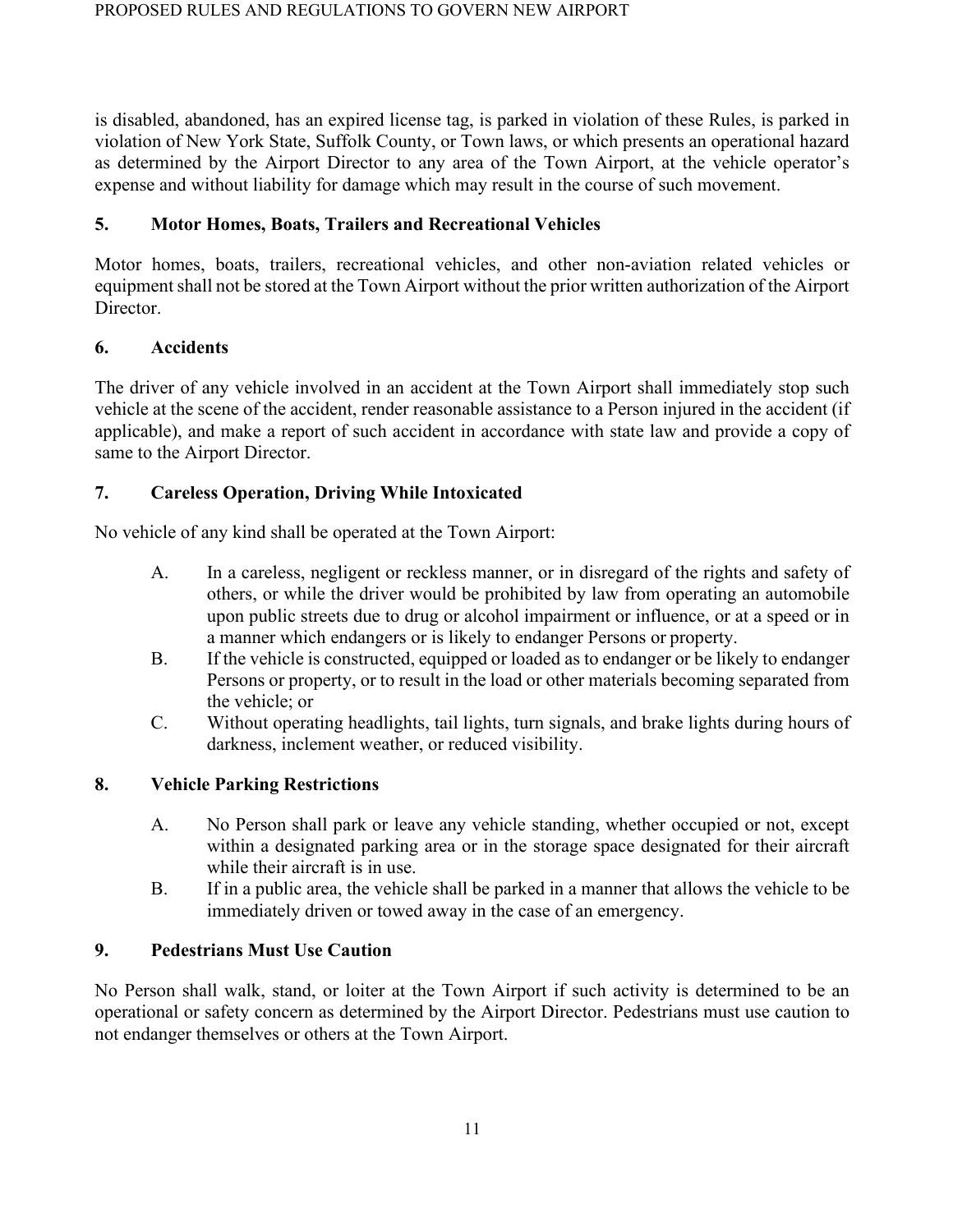### **10. Vehicle Repair**

- A. No Person shall clean or make any repairs to vehicles anywhere on the Town Airport except those minor repairs necessary to remove such vehicles from the Town Airport.
- B. No Person shall move, interfere or tamper with any vehicle, or take or use any vehicle part or tool thereof, without the written permission of the owner or satisfactory evidence of the right to do so duly presented to the Airport Director.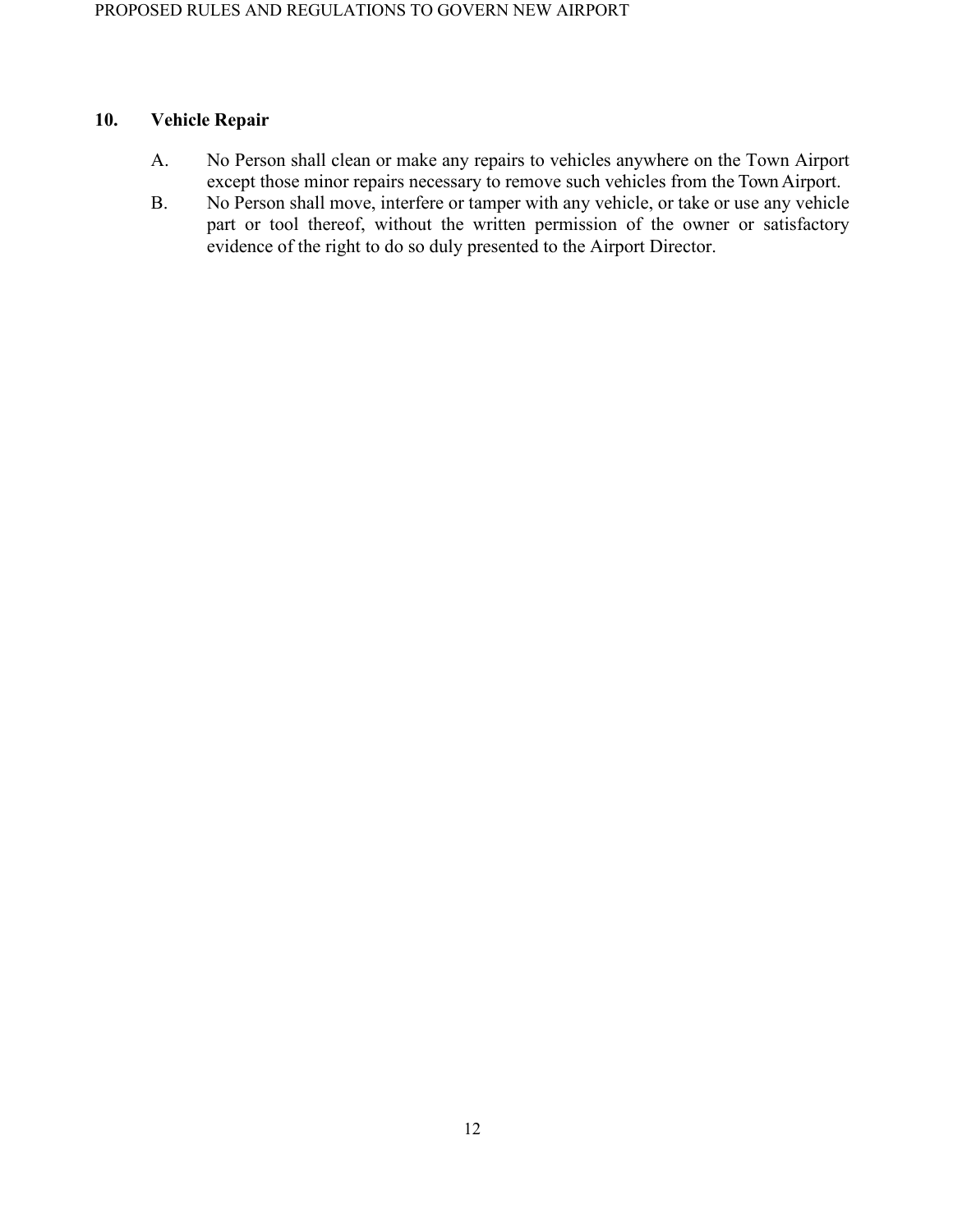## **C. Aircraft and Aircraft Operations**

## **1. Town Airport's PPR Rules Govern All Operations**

Use of the Town Airport is governed by the Town's PPR framework. No operation may occur at the Town Airport unless such operation is permitted by the Town's PPR framework set forth in Attachment A. If an operator is unsure whether its operation is permitted by the PPR framework in effect at that time, the operator should contact the Airport Director at least 48 hours prior to the operation in question. This includes, but is not limited to, determining whether an aircraft is deemed Noisy if the Aircraft Noise Data is not included in the most updated version of the FAA's Advisory Circular 36-1H.

## **2. Authority to Prohibit Operations**

- A. Notwithstanding any permissions granted in the PPR framework set forth in Attachment A, the Airport Director shall have the right at any time:
	- (1) To temporarily close the Town Airport or any portion thereof to air traffic.
	- (2) To temporarily prohibit aircraft landing and/or taking off at any time and under any circumstances (except emergency landings).
	- (3) To temporarily delay or restrict any flight or other aircraft operations (except emergency landings).
	- (4) To temporarily deny the use of the Town Airport to any Person or group when the Airport Director considers such actions to be necessary and desirable in the interest of safety or when the Rules are being violated.
- B. Under no circumstances shall an authorized Town Airport closure or restriction constitute grounds for reimbursement of any alleged or actual expense, loss of revenue, or damage incurred by any operator, tenant, permittee, or any other entity.
- C. Any operator who willfully performs unsafe, low, or noise-provoking maneuvers may forfeit its right to operate out of or otherwise use the Town Airport. The Airport Director has sole discretion when determining whether an operation is unsafe, low, or noise-provoking for purposes of this section.

## **3. Emergency, Public, and Military Operations**

- A. Notwithstanding any permission granted in the PPR framework set forth in Attachment A, emergency, public, and military operations may occur at any time and are not prohibited by the Town.
- B. If an emergency operation occurs, the operator must provide a written report to the Airport Director, FAA, and if applicable the NTSB, within 24 hours. Beyond the requirements set forth in federal regulation, the report must include the name of the aircraft owner, name of the aircraft operator, name of the pilot, time, date, and an explanation of the events giving rise to the report.
- C. If the Airport Director requests additional information regarding the emergency operation, the owner, operator, and pilot, as applicable, must furnish such information in a timely manner. Failure to provide such information constitutes a violation of these Rules.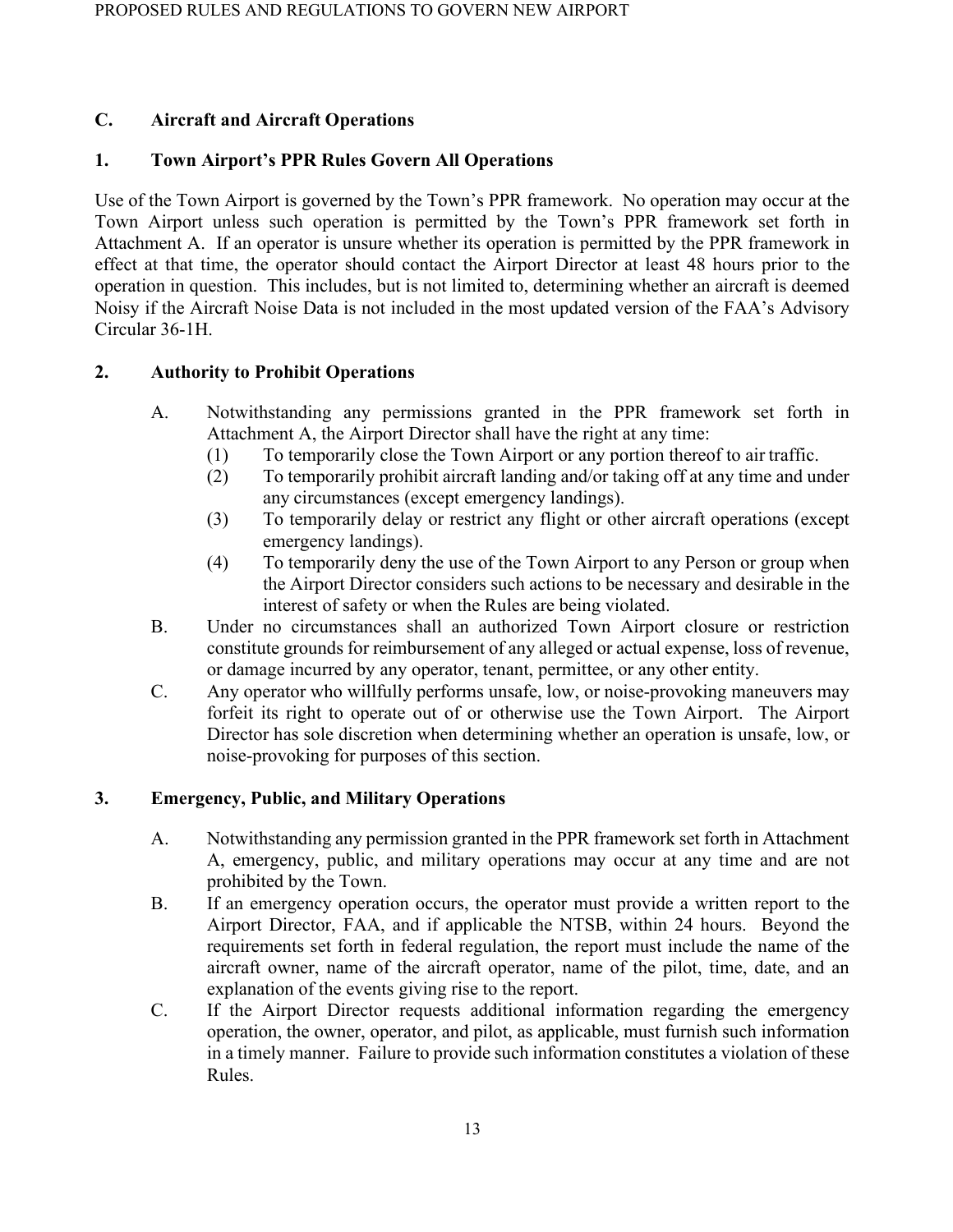D. If the Airport Director determines, in its sole discretion, that the declaration of an emergency was not warranted, the Airport Director may consider the operation a violation of these Rules and assess penalties.

### **4. Aircraft and Operational Requirements**

- A. All aircraft must be deemed airworthy by the FAA and in compliance with all federal laws and regulations to operate at the Town Airport.
- B. No aircraft shall be operated at the Town Airport in a careless or negligent manner, or without regard for the rights and safety of others, or at a speed that is likely to endanger others, or by an operator who is under the influence of alcoholic beverages or any narcotic or habit-forming drug. Extreme caution and vigilance shall be maintained by the operator at all times.
- C. No aircraft shall operate at the Town Airport unless it is equipped with brakes and a functional radio capable of direct two-way communications with Town Airport Personnel, except with prior consent of the Airport Director.
- D. No rotorcraft equipped with skid-type landing gear shall perform run-on landings or any other maneuver that would cause the skids to slide upon the runway surface.
- E. Rotorcraft shall not be taxied, towed, or otherwise moved with the rotors turning unless prior approval is obtained from the Airport Director. Upon receipt of prior approval from the Airport Director, rotorcraft shall not taxi diagonally across the ramp and instead must use taxi lanes and taxi ways.
- F. Rotorcraft must land and takeoff from designated areas or as directed by the Airport Director.
- G. Aircraft awaiting takeoff shall hold at the marked holding line until the runway in use is clear. If no holding line exists, aircraft shall stop at least 100 feet (unless usable area does not permit) from the runway in use.
- H. No Person other than a pilot or mechanic certified by the FAA shall taxi an aircraft on any part of the Town Airport
- I. All aircraft shall be taxied at less than 15 miles per hour and in a manner with due regard for other aircraft, Persons, and property. The pilot or mechanic certified by the FAA in control of the aircraft may not taxi until confirming that such operation does not pose a risk to Persons or property.
- J. No aircraft shall be taxied off hard-surface runways or hard-surface taxiways unless to clear the runway for another aircraft that has declared an emergency.

## **5. Running of Aircraft Engines**

- A. Aircraft engines shall only be run at idle except as may be necessary for safe taxiing operations, taking off, landing, preflight testing, and maintenance testing. All engine run-ups shall be conducted in the appropriate run-up areas as determined by the Airport Director and in accordance with noise abatement procedures.
- B. No Person shall start or run any engine in an aircraft unless a licensed pilot or qualified mechanic certified by the FAA is in the aircraft attending the engine controls. Chocks shall always be placed in front of the wheels before starting the engine(s) unless the aircraft is equipped with adequate brakes.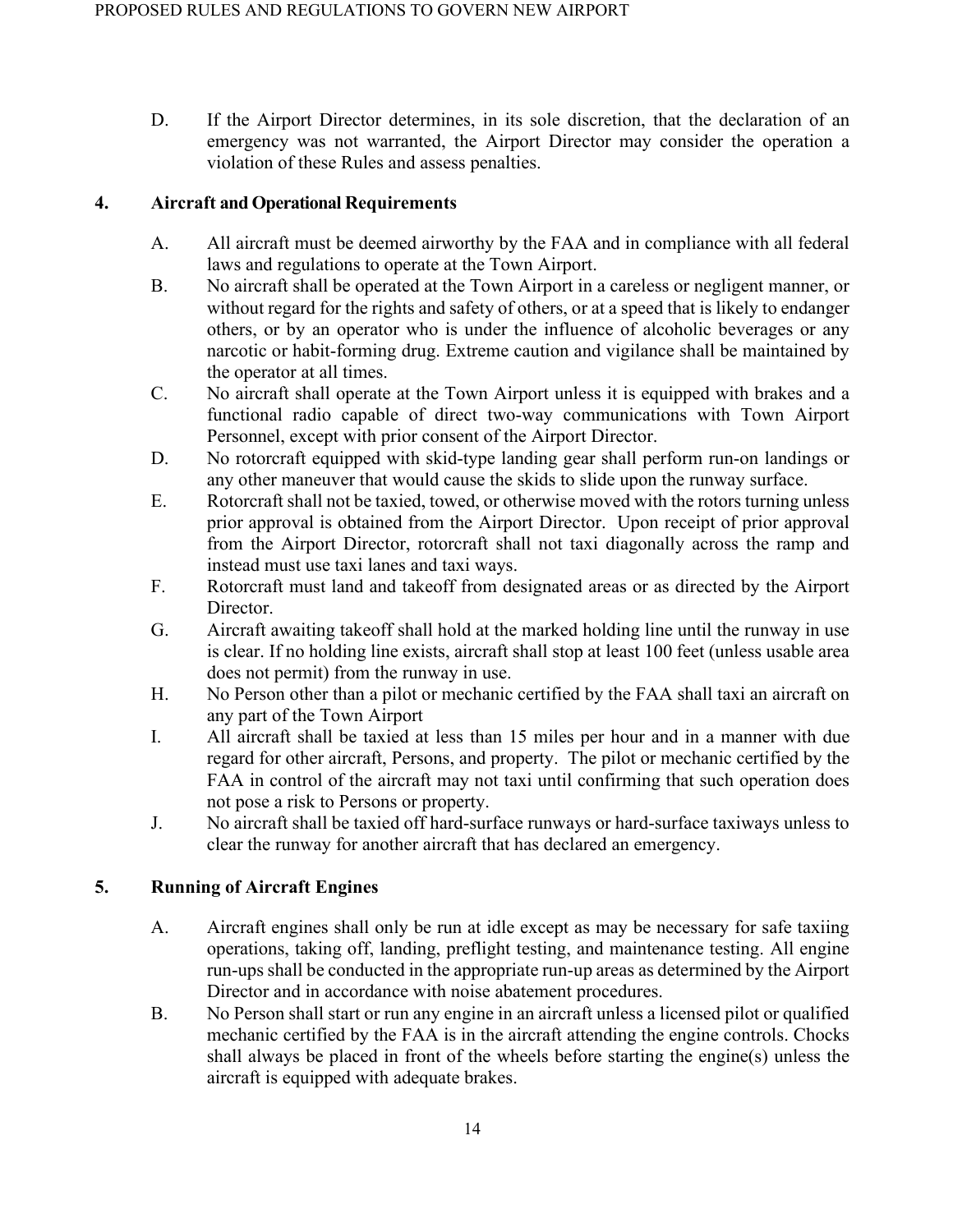- C. No aircraft engine shall be started or aircraft taxied where the exhaust or propeller blast may cause injury to Persons or do damage to property or spread debris at the Town Airport. If it is impossible to taxi such aircraft in compliance with this section, then the engine(s) must be shut off and the aircraft towed.
- D. Aircraft can only be fueled at locations designated for such purpose as approved by the Airport Director.
- E. Aircraft engines or rotors cannot be operated for longer than 10 minutes while the aircraft is located on the ramp.
- F. Auxiliary power units ("APU") cannot be operated for longer than 30 minutes.
- G. No aircraft engine shall be started or run while such aircraft is in a hangar or enclosed space.

## **6. Landing Fees**

Landing fees are to be set and amended, from time to time, by resolution of the Town Board. The landing fees schedule is provided as Attachment B to these Rules and are posted on the Town website. Such landing fees shall be filed in the office of the Town Clerk prior to their effective date and shall be publicly noticed by the Airport Director or other responsible official.

## **7. Shutoff Engines For Passenger And Cargo Loading and Unloading**

Aircraft engines must be shutoff while cargo and/or passengers are loaded or unloaded. All loading and unloading must occur in areas designated by the Airport Director.

### **8. Registration**

All based aircraft must be registered with the Airport Director. All information regarding changes to owner, operator, FAA registration number, or other aspect of the aircraft must be provided to the Airport Director within 15 days of such change occurring.

## **9. Self-Service Requires Prior Approval**

A Person desiring to perform services (fueling, maintenance, repair, or cleaning) on that Person's aircraft utilizing that Person's vehicles, equipment, and resources (self-service) must obtain prior approval from the Airport Director.

## **10. Cleaning and Maintaining Aircraft**

Cleaning, washing, polishing, or otherwise maintaining aircraft shall be accomplished only in areas designated for that purpose by the Airport Director.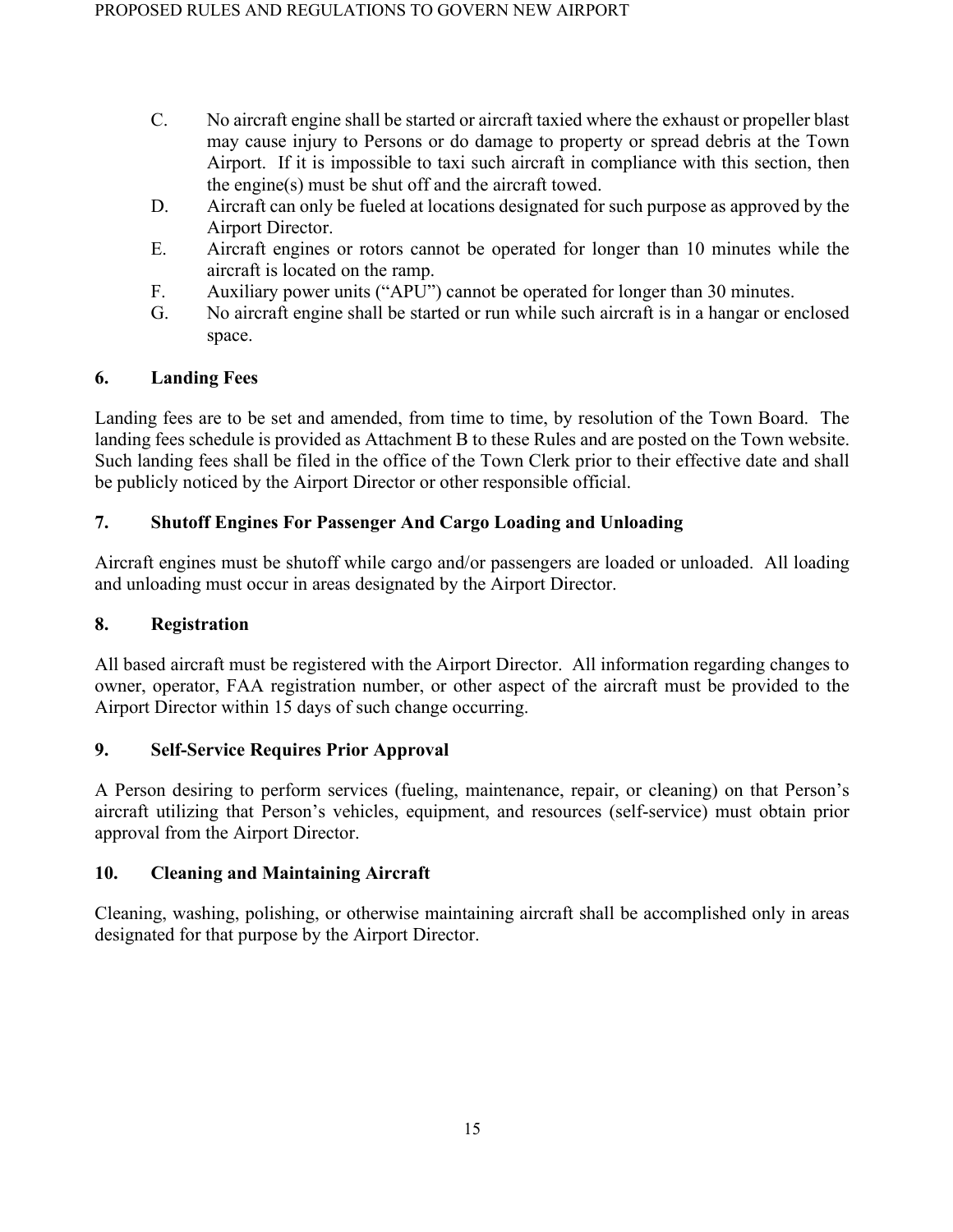### **11. Aircraft Parking Restrictions**

- A. All aircraft must be parked in an area designated for such purpose. The Airport Director has the right to designate parking areas and the locations for the parking of aircraft, fuel trucks or other ramp vehicles.
- B. Aircraft shall be parked or stored so as not to obstruct any movement area, aircraft parking and storage area, or taxi lane, or another aircraft's ingress or egress from the Town Airport's movement area.
- C. Aircraft shall be parked in a manner that allows the aircraft to be immediately pushed or towed away in the event of an emergency. The aircraft owner is responsible for the security of the tie-down restraints.
- D. Upon direction of the Airport Director, the operator of any aircraft parked or stored at any area shall move said aircraft from the place where it is parked or stored to any other designated place that can reasonably accommodate the aircraft and does not create a hazard or safety issue; if the operator refuses to comply with such direction, the Airport Director may tow said aircraft to such designated place at the operator's expense, and without liability for damage which may result in the course of such moving. The operator or owner is responsible for any damage done by or to the aircraft.

## **12. Disabled, Damaged or Dismantled Aircraft**

- A. Storage of disabled, damaged or dismantled aircraft or aircraft that appear to be unairworthy, in areas other than inside a privately owned hangar, for more than thirty (30) calendar days after written notification from the Airport Director is prohibited, unless pre-approved, in writing, by the Airport Director for a specific time period and in an enclosed storage area.
- B. If an aircraft described above in A is not removed within the prescribed thirty (30) days, the Airport Director may cause the aircraft, at the owner's/operator's expense, to be removed from the Town Airport.
- C. Abandoning an aircraft anywhere on the Town Airport is prohibited.

## **13. Accident or Incidents**

- A. Any damage to an aircraft in motion, any damage or injury to Persons or property caused by an aircraft, or any damage to an aircraft caused by Persons or property, is considered by Town to be a reportable accident or incident, regardless of FAA or NTSB criteria.
- B. Aircraft operators involved in an incident or accident at the Town Airport resulting in injury or death to Person(s) or damage to property shall make a full and prompt report of the incident to the Town Board and Airport Director, complete any necessary reports or forms, and comply with all applicable provisions of NTSB Regulations. Damage to property includes damage to a runway, taxiway, taxilane, apron, signage, or navigational aid, light or fixture.
- C. Upon authorization to remove the aircraft, the operator shall be responsible for the safe and prompt removal of the aircraft and any parts of an aircraft within a movement area to a non-movement area.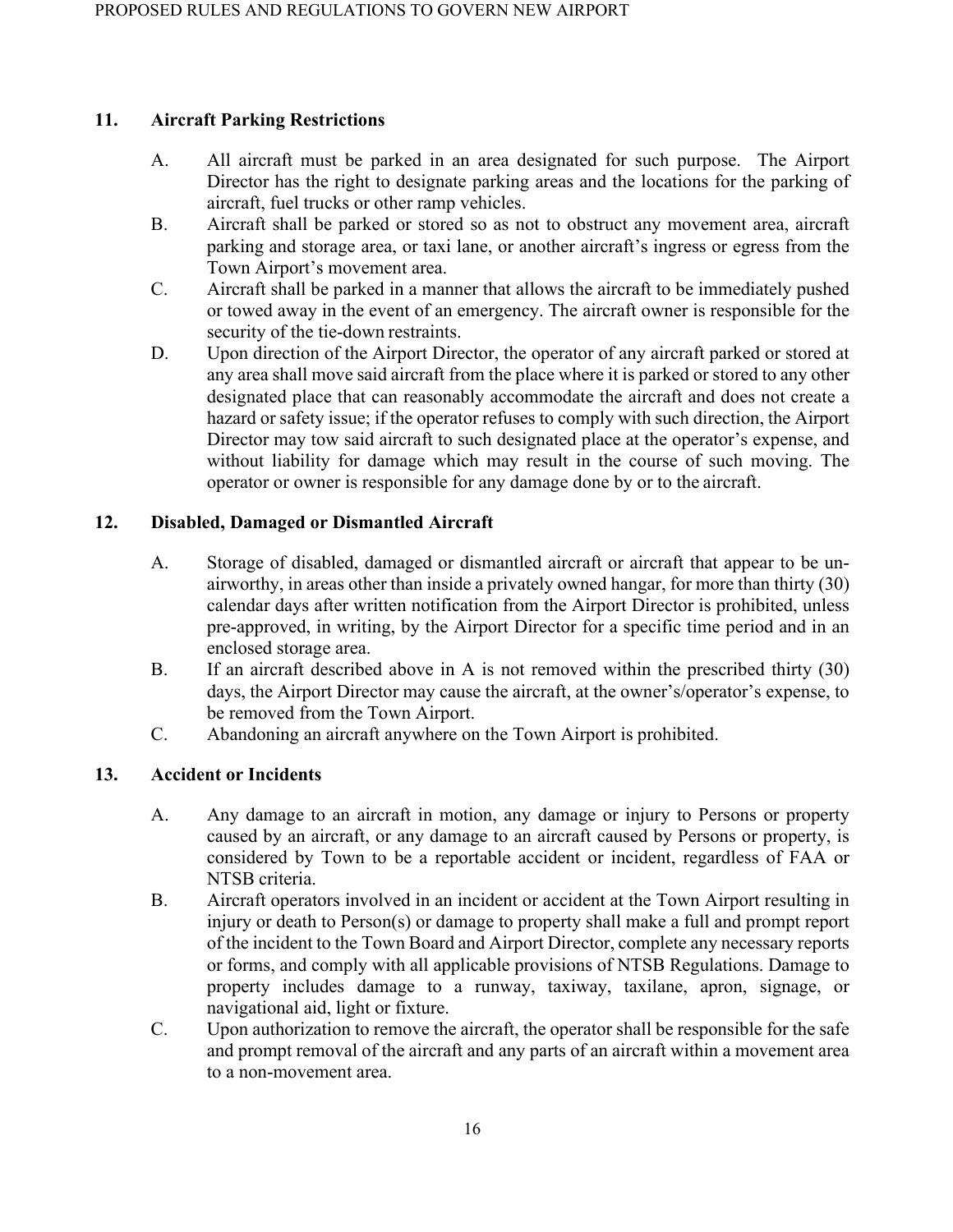D. If immediate arrangements are not made (so that the Town Airport can return to full operational status without unreasonable delay), the Town may have the aircraft removed at the aircraft operator's risk and expense without liability for damage arising from or out of such removal.

### **14. Authority to Remove Aircraft**

The Airport Director may move any aircraft, at the operator's risk and expense without liability for damage arising from or out of such action, which is disabled, abandoned, parked in violation of these Rules, or which presents an operational hazard. Aircraft may also be moved in the interests of security or Town Airport maintenance.

### **15. Removal of Fuel, Oil, and Grease**

Any Person involved in the spillage or dripping of fuel, oil, grease, or any material which may be unsightly, detrimental, or hazardous in any area of the Town Airport has the responsibility for the immediate cleanup and proper removal of the material and for the notification of this incident to the Airport Director immediately. The responsibility for the immediate removal of such fuel, oil, grease or other material shall be assumed by the operator or owner of the equipment causing the same or by the tenant or Person responsible for the deposit. In the event of such spillage, and failure of the operator or owner to restore the area to its original safe and environmentally sound status, the Town may cleanup any material unlawfully spilled, placed or otherwise deposited at the Town Airport and may charge the responsible Person(s) for the cost of the cleanup, and any required environmental remediation, and any expenses incurred by, or fines or damages imposed on, the Town as a result thereof. All cleanup must be completed in accordance with local, state, and federal law and guidelines.

#### **16. Spilled Gasoline**

No Person shall start the aircraft heater(s) or the engine(s) of any aircraft or other vehicle within 50 feet of spilled aviation gasoline, jet fuel, diesel or other flammable or combustible liquid material. The owner or operator of any aircraft or the owner or operator of any motor vehicle which has spilled fuel, or the owner of any building or the lessee of any building in which a spill has occurred, shall immediately notify the East Hampton Fire Department and the Airport Director. Upon receiving notification, the Airport Director shall immediately notify the Town Fire Marshal and the Town Natural Resources Department. All cleanup must be completed in accordance with local, state, and federal law and guidelines.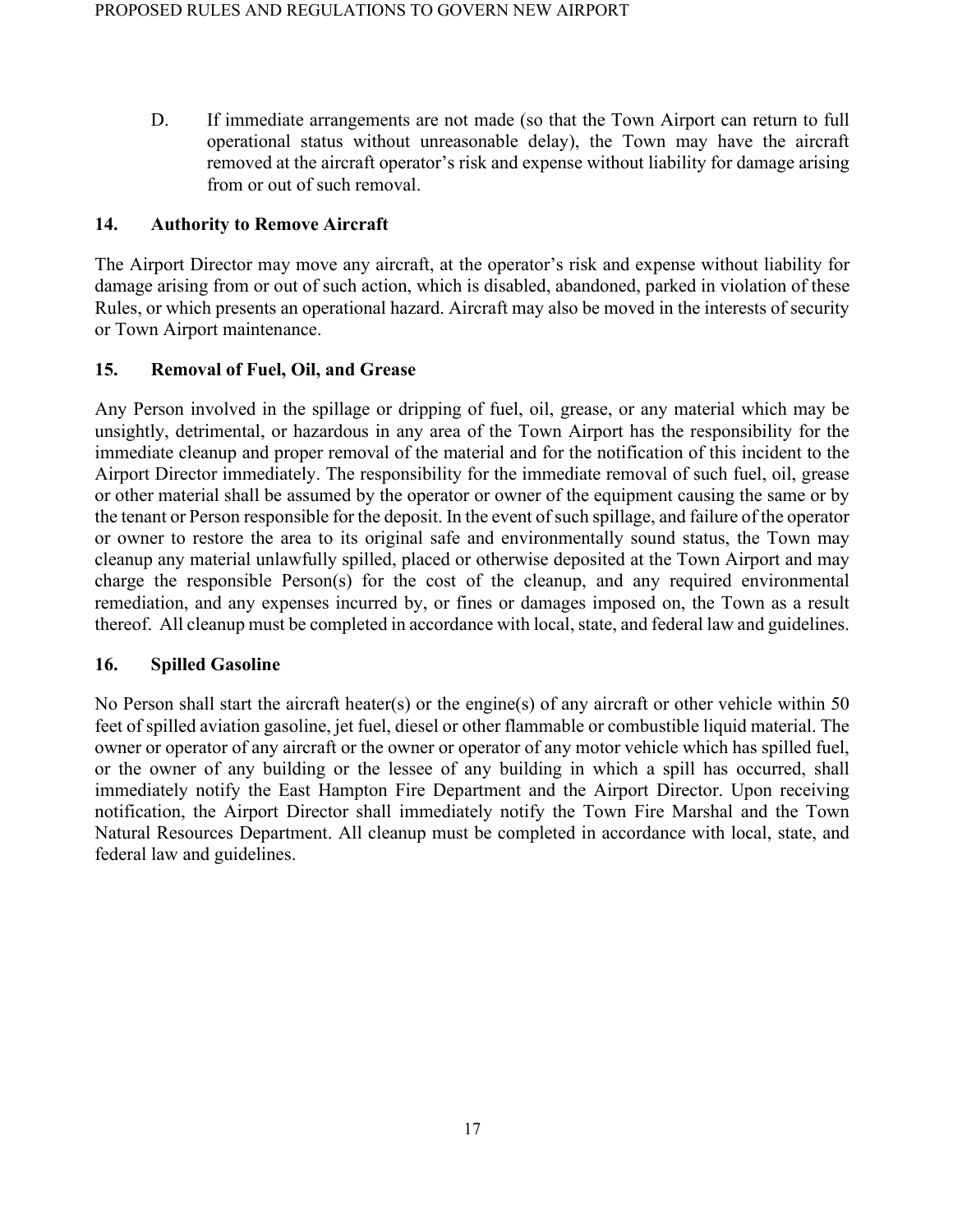## **D. Tenant Operations**

## **1. Hangars**

Hangars shall be used for the purposes of storing an aircraft or other aeronautical equipment. Failure to utilize a hangar for such purpose can lead to the loss of use of the hangar or other penalties under applicable law.

## **2. Compressed Gases**

Oxygen or any compressed gas in a cylinder or portable tank must be secured to a fixed location or secured to a portable cart designed and approved specifically for the cylinders or tanks being secured.

## **3. Fire Prevention**

Tenants shall be responsible for ensuring that fire safety and building practices and procedures are followed at all time.

## **4. Storage of Materials and Equipment**

Railroad (box or tanker) cars, intermodal containers, or tanker, truck, or flatbed trailers, etc. shall not be stored or used to store any type of materials, vehicles, or equipment, unless approved, in writing, by the Airport Director.

## **5. Telecommunications**

Persons and tenants shall operate any and all of its communications equipment (wired or wireless) in a manner that will not cause interference to operations of the Town Airport. Upon any notification from the Town, the Airport Director, the FAA or the police or fire departments of any interference caused by an operator's or tenant's operations, the operator or tenant shall cease all communications operations, transmissions and uses of the Town Airport. The Person or tenant may not resume communications operations until the Town has so notified the tenant in writing.

## **6. Right to Inspect**

The Airport Director shall have the right at all reasonable times to inspect all areas under lease to or occupied by tenants.